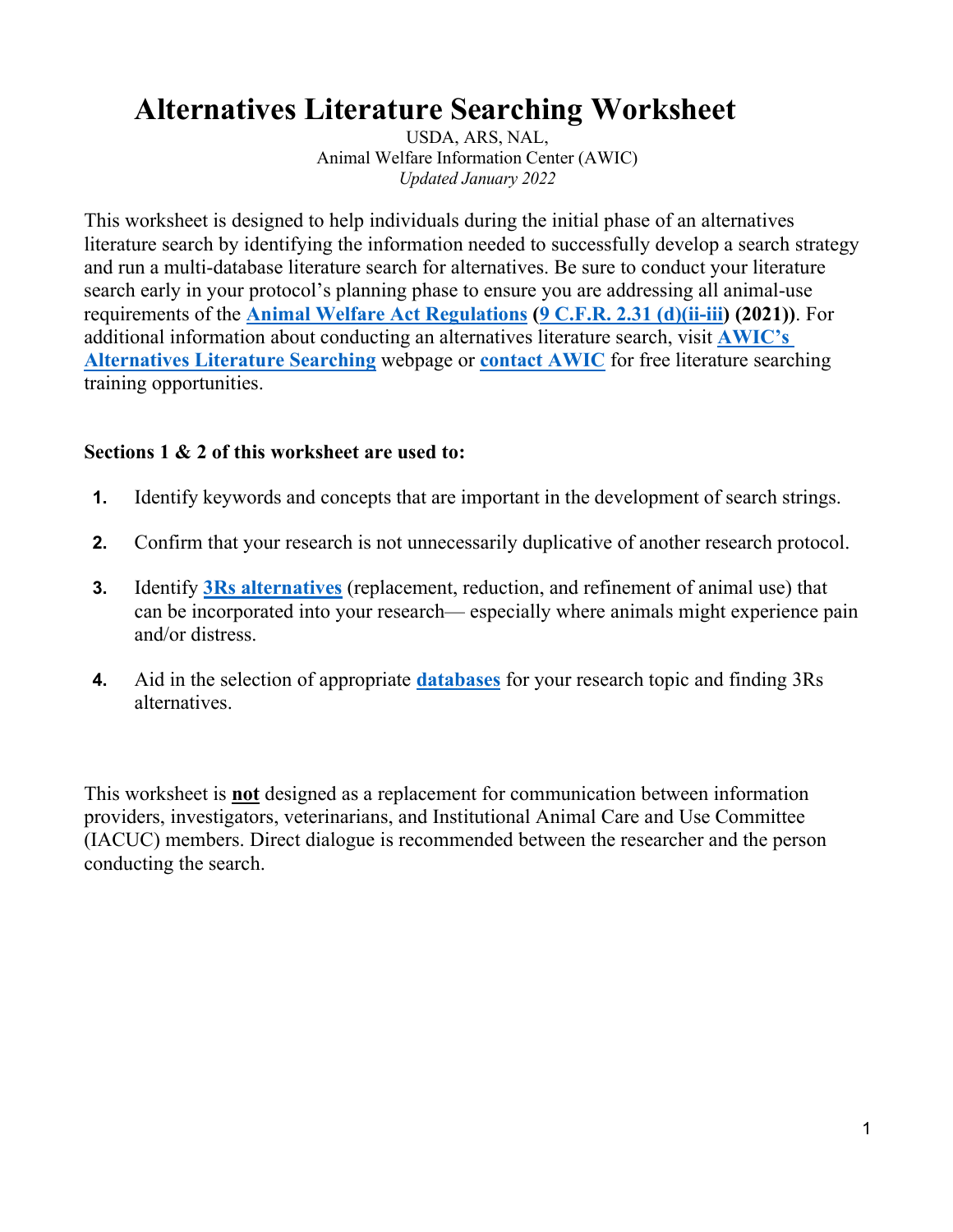# Section 1

## **Directions: Use information from your research protocol to complete the following worksheet. Additional information for each number can be found on pages: 6-7**

Upon completion of section 1, there should be a basic understanding of:

- Keywords and concepts that are important in the development of your search strings
- Potential areas within your protocol where alternatives can be incorporated
- **1. Title of animal study protocol:**
- **2. General area of study:** (e.g., drug testing, cardiology, toxicology, immunology)
- **3. Type of protocol:** Is the proposed study a research, teaching, or testing protocol?
- **4. Proposed animal species and number of animals required:** (e.g., swine, rats, dogs, primates, etc.)
- **5. Describe all objectives and endpoints (a targeted outcome configured to determine when a study will end e.g., mortality, survival rates, resolution of clinical signs, etc.) of this protocol.** Are there any humane endpoints (defined on page 6) that can be incorporated if not already?

**6. Identify the systems or anatomy involved in the protocol** (e.g., lung, central nervous system, kidney, etc.)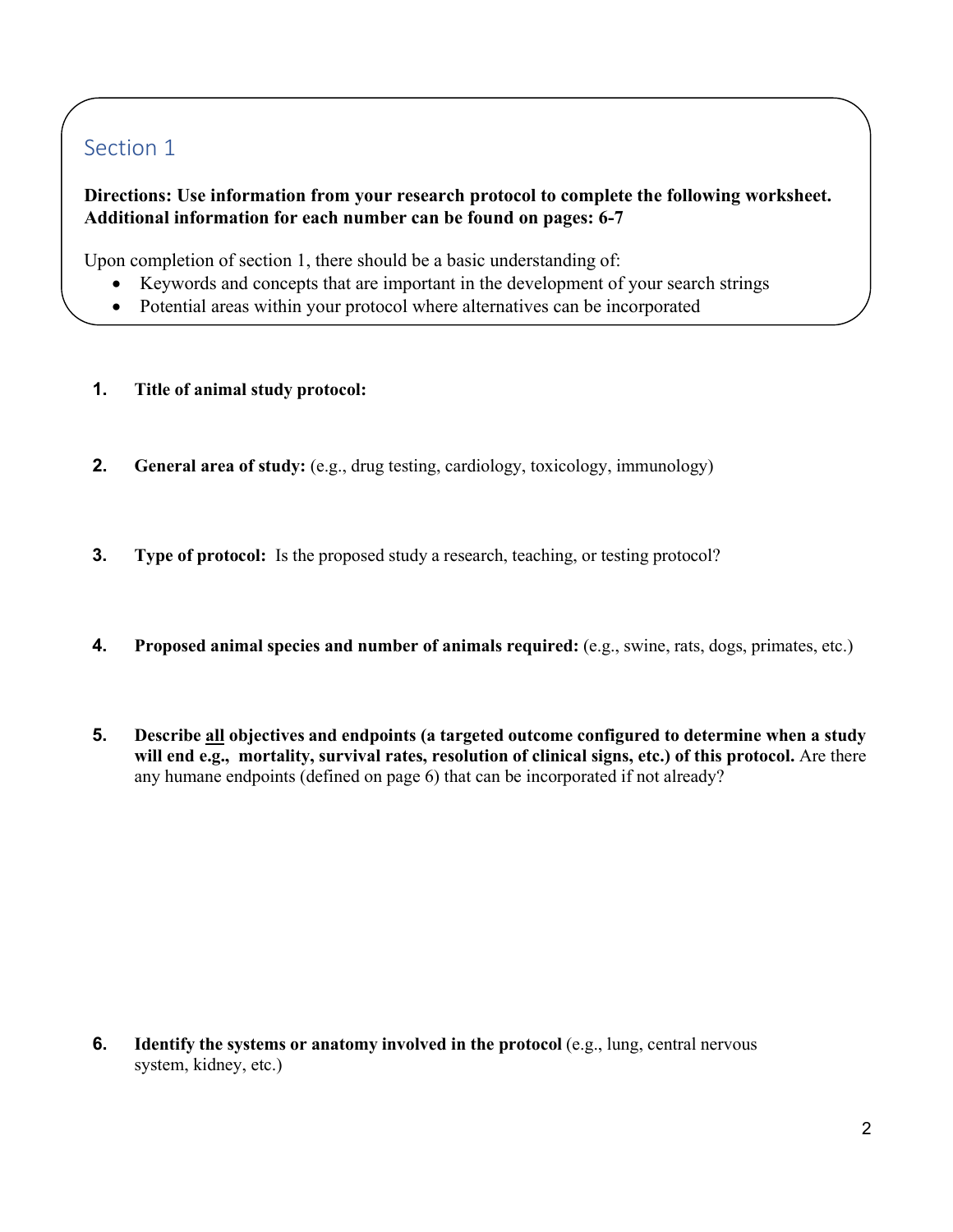**7. List the specific names of all drugs being used in this protocol** (e.g., anesthetics, analgesics, test compounds, etc.)

**8. List the protocol's methods and procedures using animals and their relevance to the study.** Pay particular attention to procedures that may cause pain or distress to the animal.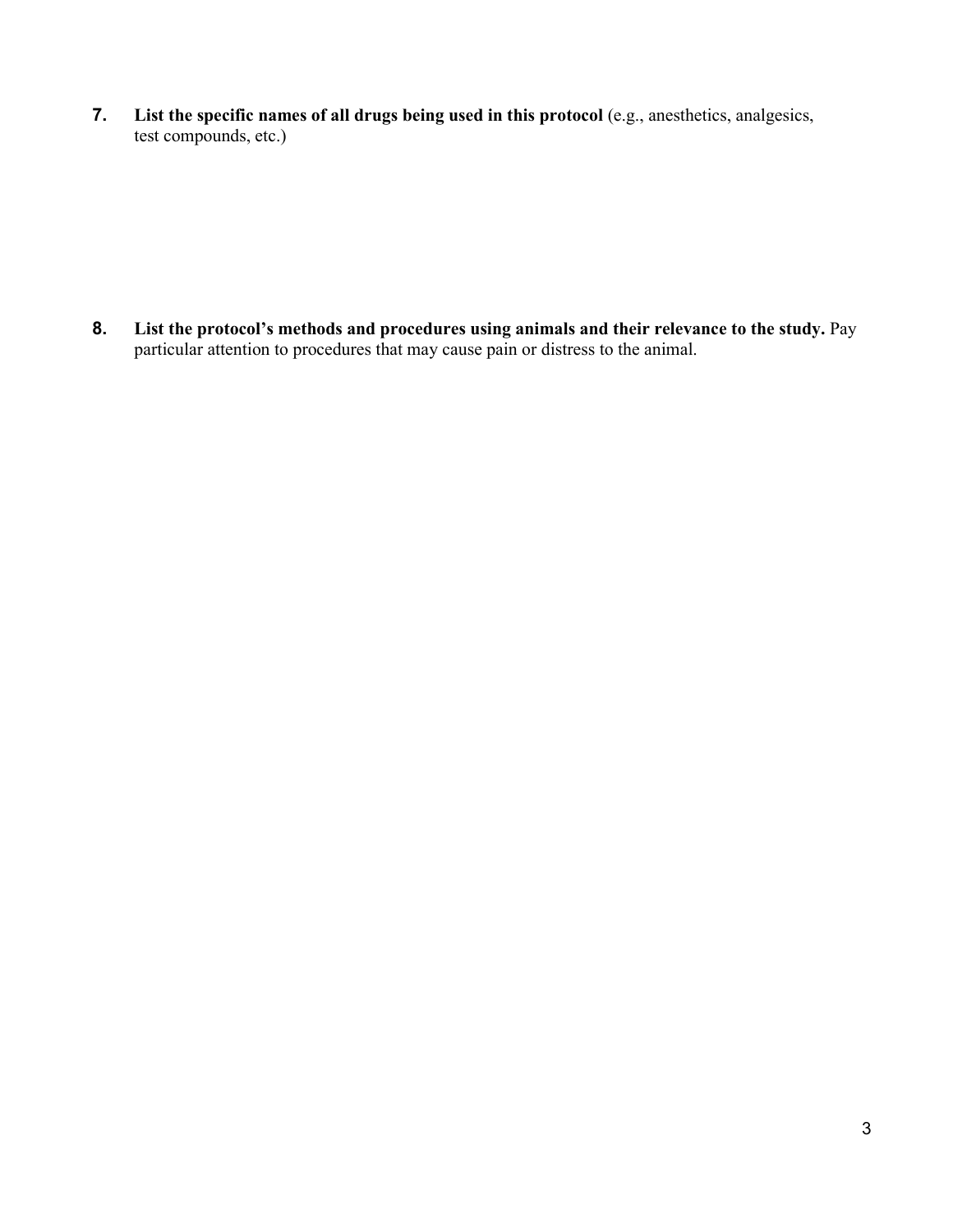**9. Describe how the animals used in this protocol will be housed and handled/restrained** (e.g., individual vs. group or with vs. without enrichments) and how/how often they will be handled and/or restrained (e.g., mouse tail handling daily, cattle squeeze chute weekly)

- **10. List keywords/concepts related to your research/protocol using 1-9 above.** When listing keywords, group them by concept (i.e., topic area; see examples below). Grouping keywords by concept will help you create a productive search string.
	- *e.g. Concept 1: species keywords – mice, mouse, murine, mus (i.e., the 'concept' is species)*
		- *Concept 2: imaging keywords – radiograph, x-ray, MRI, CT Scan (i.e., the 'concept' is imaging)*
		- *Concept 3: 3Rs alternatives keywords – "animal welfare", "less invasive", analgesia (i.e., the 'concept' is "3Rs alternatives")*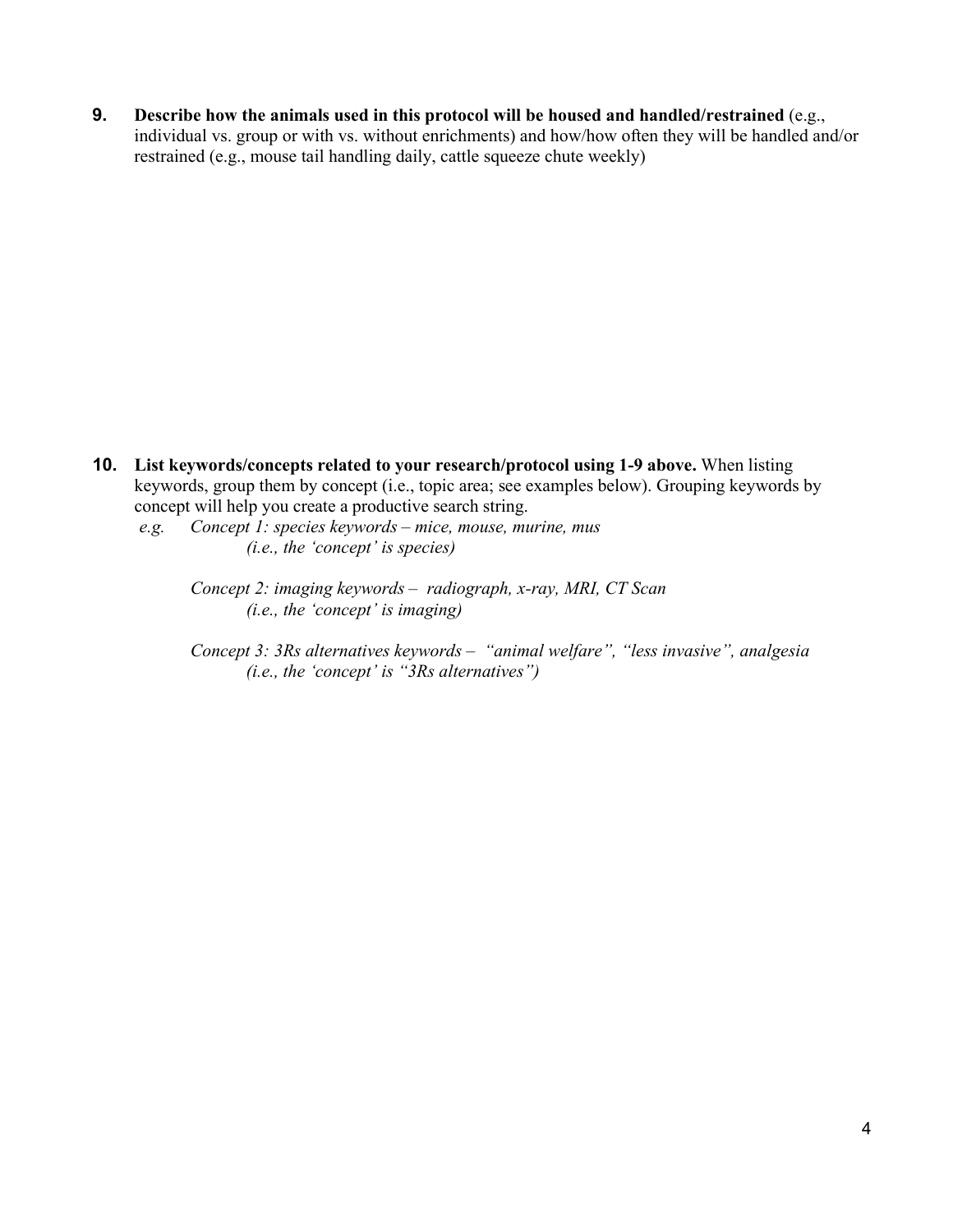**11. List any potential 3Rs alternatives methods or terms that could be used.** (e.g., organoids, pair/group housing, tunnel handling, in vitro methods, computer simulations, etc.). Visit AWIC's **[3Rs keywords](https://www.nal.usda.gov/legacy/awic/3Rs-terms-examples)** webpage for additional 3Rs terms.

**12. Database selection.** We suggest searching more than 1 database since no one database holds all information on a given topic**.** Ideally, at least 3 databases are searched. (Choose those that are appropriate for the area of study):



**13. What range of years are you going to search in the databases?** We suggest including at least the past 5-10 years.

**Year(s): to**

**14. List any additional sources you used to determine that alternatives are/are not available:** It is encouraged to complete this step **after** a thorough literature search has been completed. Examples of other sources include conferences, committee/council membership, professional expertise, training, the [Animal Welfare Information Center \(AWIC\),](https://www.nal.usda.gov/legacy/awic) etc.

*For additional information on completing this form contact your information specialist, librarian, veterinarian, or the AWIC team at [awic@usda.gov.](mailto:awic@usda.gov)*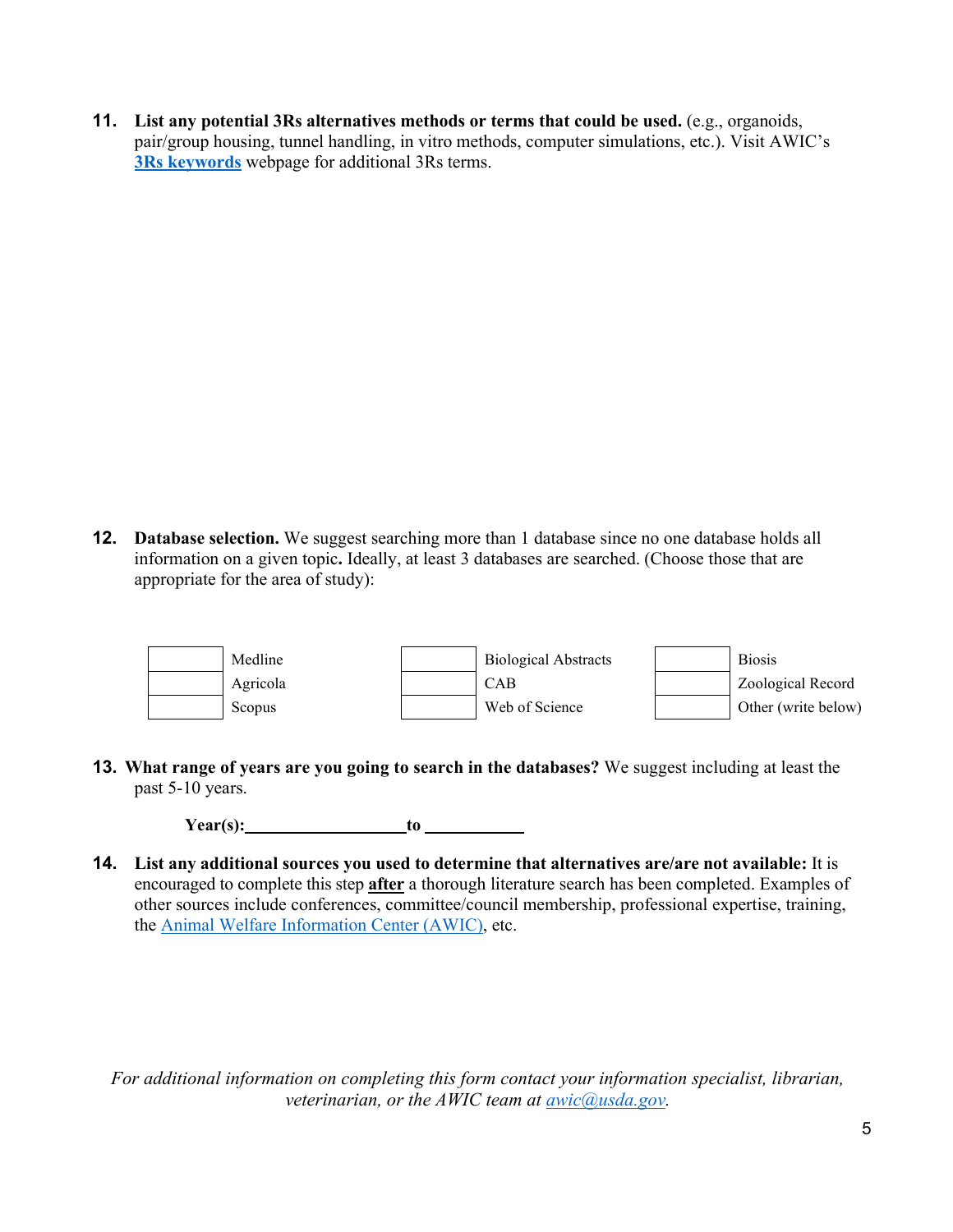#### *Directions: Use the additional information below to assist you in completing Section 1.*

- **1.** *Protocol Title.* Providing the title of the protocol may provide some keywords.
- **2.** *General area of study*. These keywords can be used to focus the search on the desired subject area. Examples are cardiac, anesthesia, bacteria, transgenics, etc.
- **3.** *Type of protocol*. Search strategies for research, teaching, or testing protocols differ. In a teaching protocol, for example, keywords such as "teach", "educate", or "instruct" might be included, whereas in a testing protocol, keywords such as "safety", "efficiency", and "test" might be used.
- **4.** *Proposed animal species*. Is there a unique quality or usefulness that warrants use of your chosen species? Providing this information may provide additional keywords or eliminate the need to search for other possible models being used.

(\*\*At times the animal species is not initially used in the search to determine if the study can be done in alternate models.)

- **5.** *Objectives and endpoints***.** This section should succinctly outline the scientific plan and goal(s) of the protocol. A complete description of the proposed use of animals (including specific endpoints) should be included as well. When establishing a protocol's endpoints, humane endpoints should be considered, especially when pain or distress is a necessary part of the protocol. A **[humane endpoint](https://www.nal.usda.gov/legacy/awic/humane-endpoints-and-euthanasia)** is the point at which an animal's pain and/or distress is terminated, minimized, or reduced using methods such as euthanasia, terminating the painful procedure, relieving the pain with treatment, or restoring a basic requirement (e.g., returning an animal to social housing if isolation causes distress).
- **6.** *Systems or anatomy***.** Providing specific systems, parts of the anatomy, or structures may assist in limiting the search (i.e., cerebellum, arterial, nephrons, etc.)
- **7.** *Drugs or compounds.* Give specific names of **all** drugs being used in your study, including those being used for anesthesia and/or analgesia (e.g., Isoflurane, Xylazine, Buprenorphine, etc.). Remember to include the scientific and generic name of the drugs. This is helpful for when you search the literature for specific drugs.
- **8.** *Methods and procedures.* You can discover 3Rs alternatives in your research by providing details on the methods and procedures you're using (e.g., handling/restraint techniques, blood collection, surgical procedures, etc.). It's important to identify any potentially painful procedures within your protocol and determine how that pain will be relieved or reduced. The law defines a painful procedure as one that would "reasonably be expected to cause more than slight or momentary pain or distress in a human being to which that procedure is applied" (**[9 C.F.R.](https://www.ecfr.gov/current/title-9/chapter-I/subchapter-A/part-1/section-1.1) § 1.1 (2021)**). If a procedure involves pain or distress, the PI must consult with the Attending Veterinarian **[\(9 C.F.R.](https://www.ecfr.gov/current/title-9/chapter-I/subchapter-A/part-2/subpart-C/section-2.31#p-2.31(d)(1)(iv)(B)) § 2.31 [\(d\)\(1\)\(iv\)\(B\)](https://www.ecfr.gov/current/title-9/chapter-I/subchapter-A/part-2/subpart-C/section-2.31#p-2.31(d)(1)(iv)(B)) (2021)).**
- **9.** *Animal housing and handling methods.* A detailed description of how animals will be housed and handled makes it easier to search the literature and determine whether there are better housing and/or handling methods that would benefit the animals, while still providing relevant research results. Visit AWIC's **[Housing, Care, and Welfare](https://www.nal.usda.gov/legacy/awic/housing-care-and-welfare)** webpage for additional housing and handling information.
- **10.** *Keywords, concepts.* When listing keywords, group them by concept (i.e., topic area). Grouping keywords by concept will make it easier to create productive search strings. Also, use as many synonyms (e.g., cardiac and heart) as possible. Include acronyms and complete spellings (e.g., GH and "growth hormone"). Also include all possible spellings of a word (e.g., anesthesia, and anesthetic, and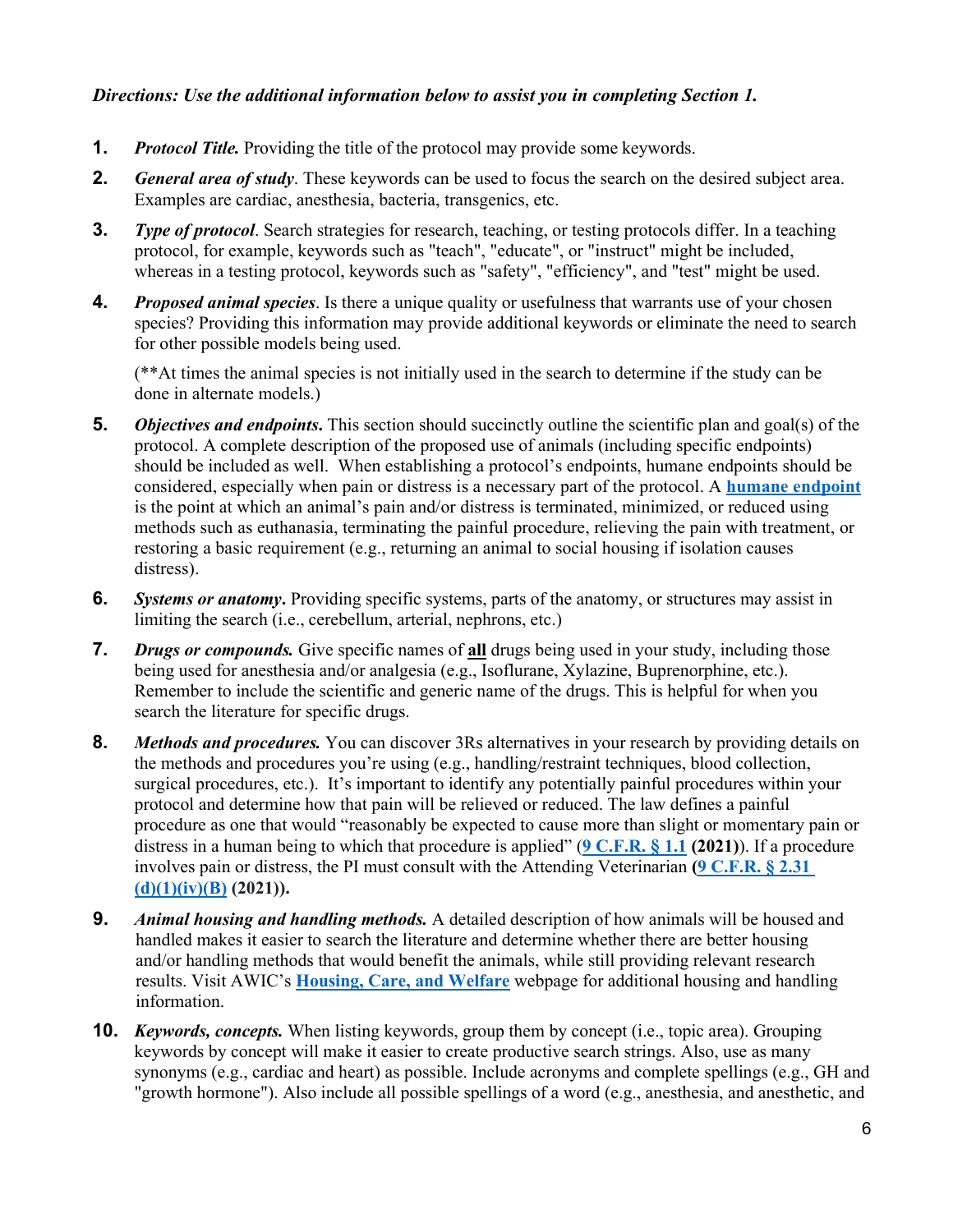anesthesia). Including words that make your study unique will also help detect unintentional duplication and refine the scope of the search.

- **11.** *Potential alternatives.* Listing terms to describe any potential alternatives, such as in vitro, tissue culture, positive reinforcement, alternative animal models, tunnel handling, non-invasive, etc. is helpful in addressing the alternatives aspect of the search. As you find citations, you can determine additional terms that you can use as keywords for your search. Visit AWIC's **[3Rs keywords](https://www.nal.usda.gov/legacy/awic/3Rs-terms-examples)** webpage for additional 3Rs terms.
- **12.** *Database selection*. This worksheet lists some of the most popular databases for biomedical research topics. Although there is some overlap in journals and other publications covered by databases, each database is unique regarding the information it holds. Therefore, make sure you search across multiple databases to ensure your search is comprehensive. Also, keep in mind what *type* of protocol you have when choosing databases, because not all databases cover the same topics. For example, a protocol involving toxicity testing should include databases such as Biosis, Embase, and Medline. Whereas a protocol involving Veterinary Medicine should include databases such as Agricola, CAB, and Medline. For additional information, visit the AWIC's **[Database](https://www.nal.usda.gov/legacy/awic/databases)** webpage.
- **13.** *Years of coverage.* Many databases allow you to specify what years you wants covered in your search. The individual should record the years searched (e.g., 1998-2016).
- **14.** *Additional sources*. The Animal Welfare Act regulations and policies allow individuals to use various sources to determine the availability of alternatives. However, all sources must be provided in a written narrative to the IACUC **[\(9 C.F.R.](https://www.ecfr.gov/current/title-9/chapter-I/subchapter-A/part-2/subpart-C/section-2.31#p-2.31(d)(1)(ii)) [§ 2.31 \(d\)\(1\)\(ii\)](https://www.ecfr.gov/current/title-9/chapter-I/subchapter-A/part-2/subpart-C/section-2.31#p-2.31(d)(1)(ii)) (2021)).** Examples of other methods include conference attendance, committee/council membership, professional expertise, training courses, the [Animal Welfare Information Center \(AWIC\),](https://www.nal.usda.gov/legacy/awic) etc.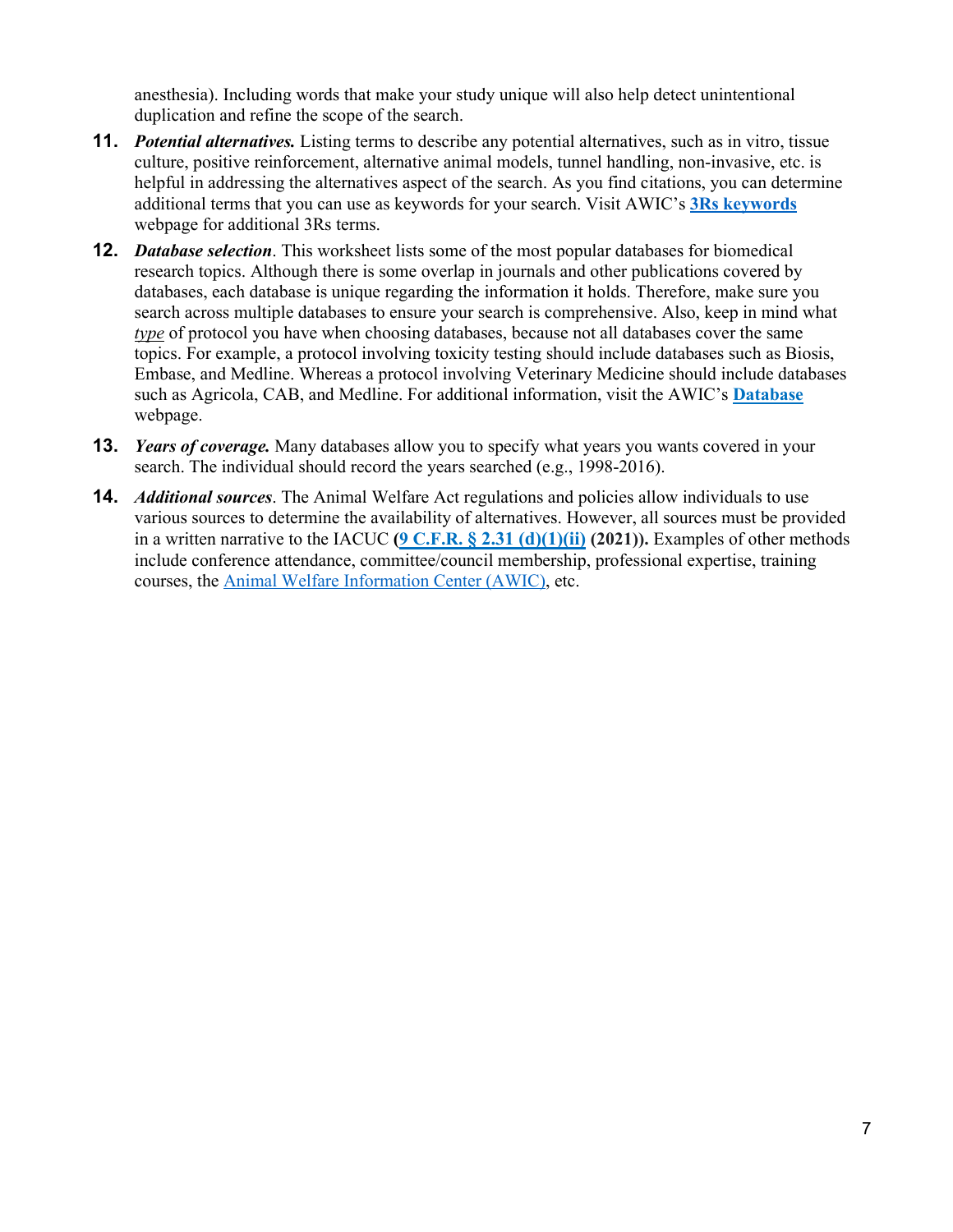## Section 2

#### **Directions: After completing section 1, review section 2 for information on creating your search strategy.**

Upon completion of section 2, there should be a basic understanding of:

- Creating a search strategy to confirm the research isn't duplicative
- Creating a search strategy to find 3Rs alternatives

Your search strategy should consist of search strings that address 2 parts:

**1)** Confirming that your research is not unnecessarily duplicative of another research protocol and

**2)** Identifying 3Rs alternatives that can be incorporated into your research.

**Part 1: Creating search strings to confirm research is not duplicative**—To confirm your research is not unnecessarily duplicative of another research protocol, keywords and concepts from the area of research are used. As a result, the search can provide a comprehensive look at the field of study and address whether the protocol is duplicative of other research protocols.

The information from **numbers 1-8 & 10 in section 1** can be used to create strings of keywords (using search syntax like: Boolean operators, truncation, proximity operators, etc.) based on the main concepts or topics areas that you have identified from your protocol (reference number 10 above)

**Part 2: Creating search strings to find 3Rs Alternatives**—To identify 3Rs alternatives that can be incorporated, terms that describe potential 3Rs alternatives should be used (e.g., organoid, "tissue culture" or "virtual reality"). As you review citations, you may identify additional terms, not found within your protocol, that can be used as keywords in your search strings.

When creating search strings to find potential 3Rs alternatives, many people make the mistake of only adding the terms "alternatives", "replacement", "reduction", or "refinement" to the search strings and expect to get productive results. However, because these terms can be used in varying contexts, it's important to include keywords that are examples of the 3Rs (e.g., in vitro, simulation, tunnel handling, analgesics, anesthetics, social housing, tissue culture, organoid, environmental enrichment) as well.

The information from **numbers 4-11 in section 1**, can be used to create strings of keywords (using search syntax like: Boolean operators, truncation, proximity operators, etc.) that focus on searching for 3Rs alternatives that could be incorporated (reference numbers 10-11 above).